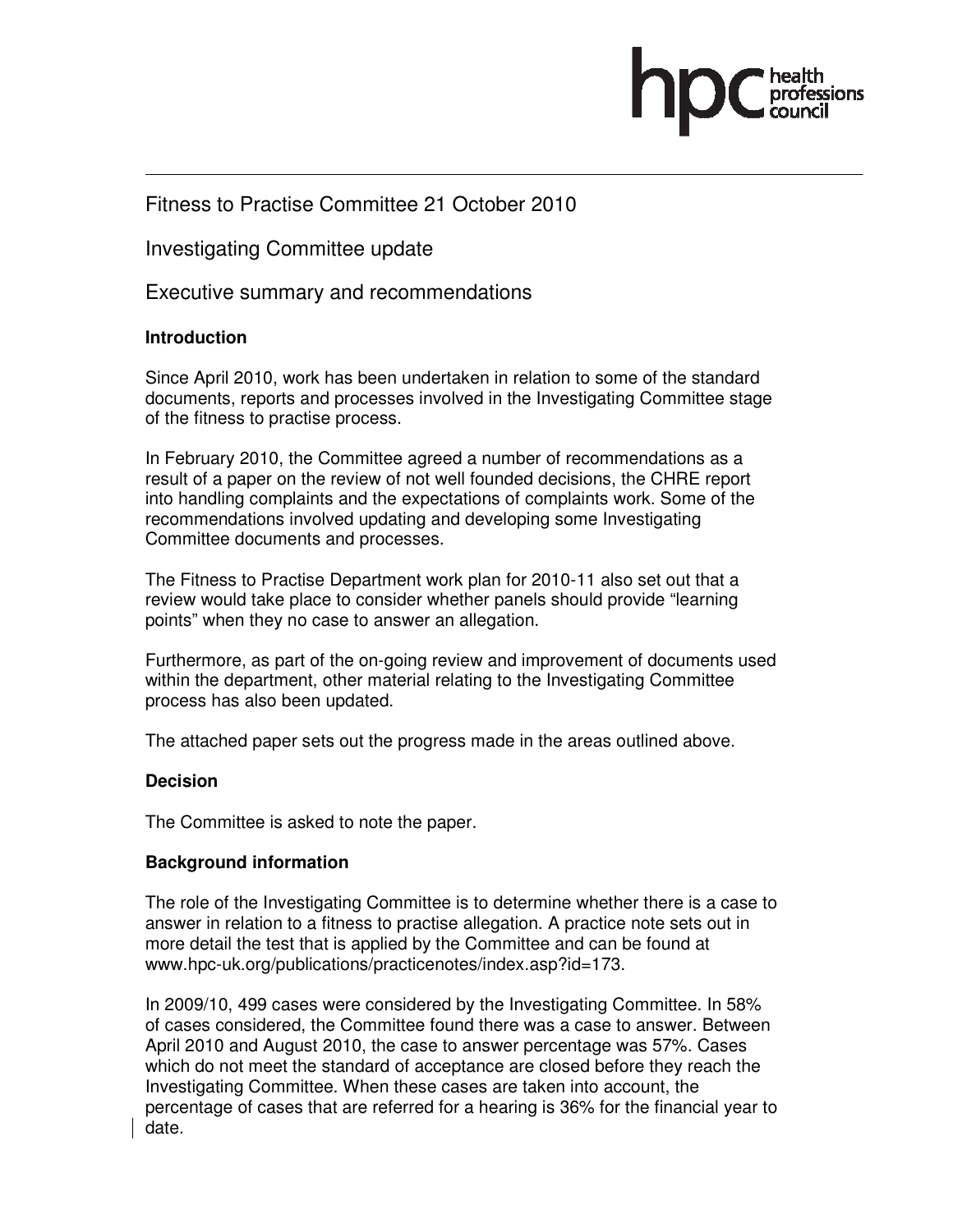## **Resource implications**

Some additional Case Manager time will be required when acting as the ICP coordinator and being present at the Investigating Committee Panel for the duration of the meeting. The completion of the new case investigation report may take longer in some cases, and may require more Case Manager time in complex cases.

## **Financial implications**

None

### **Appendices**

Investigating Committee update paper Case Investigation Report Information for Registrants – Investigating Committee stage Investigating Committee Record of Decision

### **Date of paper**

4 October 2010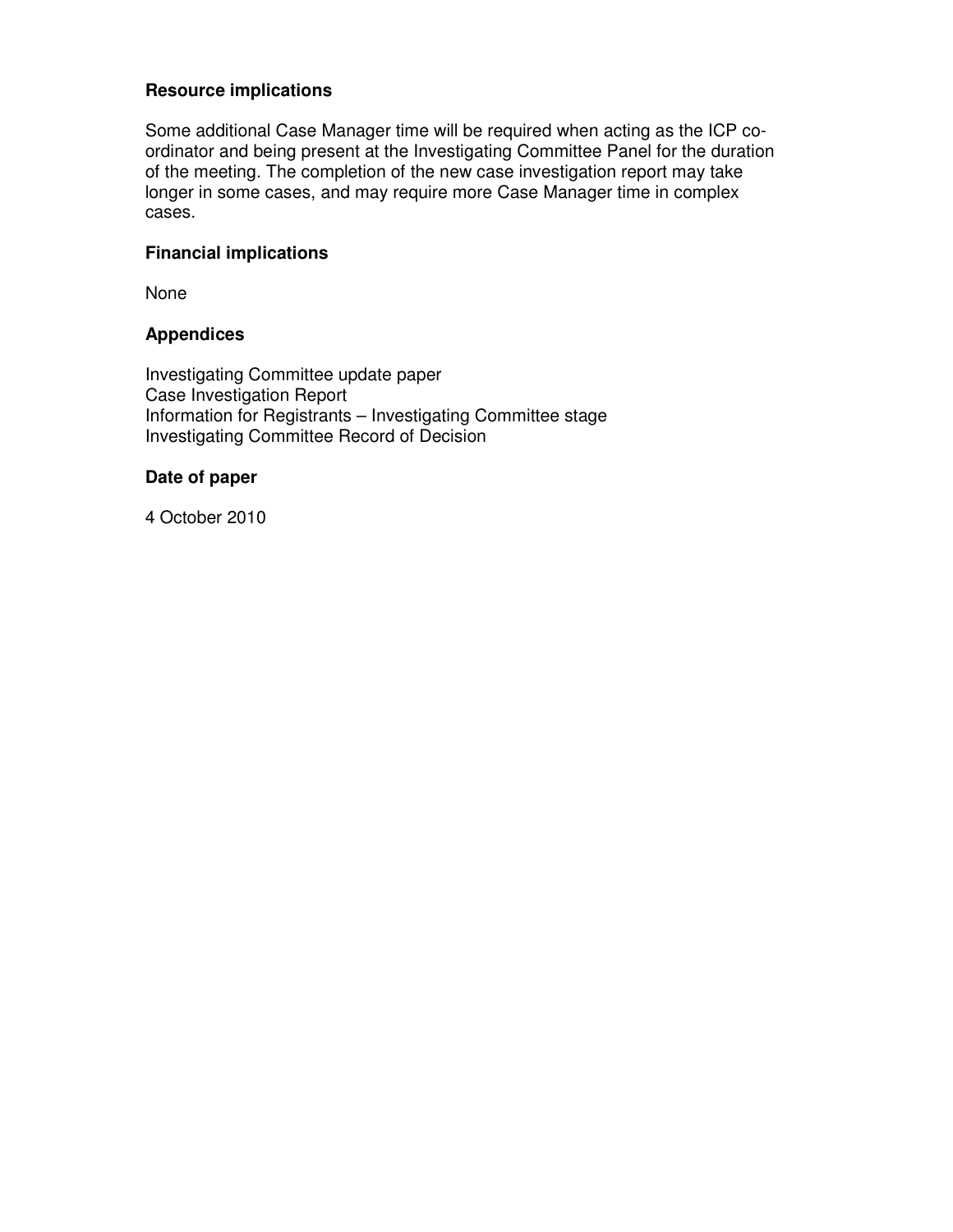# Investigating Committee update

# **1. Introduction**

1.1. This paper provides the Committee with information on the areas of the Investigating Committee process that have been reviewed and the developments have been implemented. We will review the developments set out below in the coming months to ensure they are effective and continue to improve the process as anticipated.

# **2. Information for Registrants**

2.1. At its meeting on 28 February 2010, the Committee considered HPC's response to the Council for Healthcare Regulatory Excellence (CHRE) report on 'Handling complaints: Sharing the registrant's response with the complainant.' CHRE's report stated that:

"Regulators ought to provide clear guidance to registrants on what is expected of them, and what should be included in their response, when a complaint is made against them"

2.2. It was agreed by the Committee that this point would be addressed. Since that meeting information provided to registrants at the time they are notified of the allegation against them has been developed. The information now includes further details about the decision the Investigating Committee will be making, and the type of information the registrant may want to consider including in their response.

# **3. Case investigation report**

- 3.1. The Case Manager responsible for a case produces an investigation report for all cases being considered by an Investigating Committee Panel (ICP). This document has been reviewed and amendments made to ensure it provides the ICP with relevant information to aid them in their decision making.
- 3.2. A table has been added to the report which sets out the key evidence relating to each particular of the allegation, and the policy on impairment which is relevant to the case. This is divided into evidence gathered by the HPC and evidence provided by the registrant in their response. The aim of this table is to highlight to panel members the key evidence available and draw their attention to policy on impairment.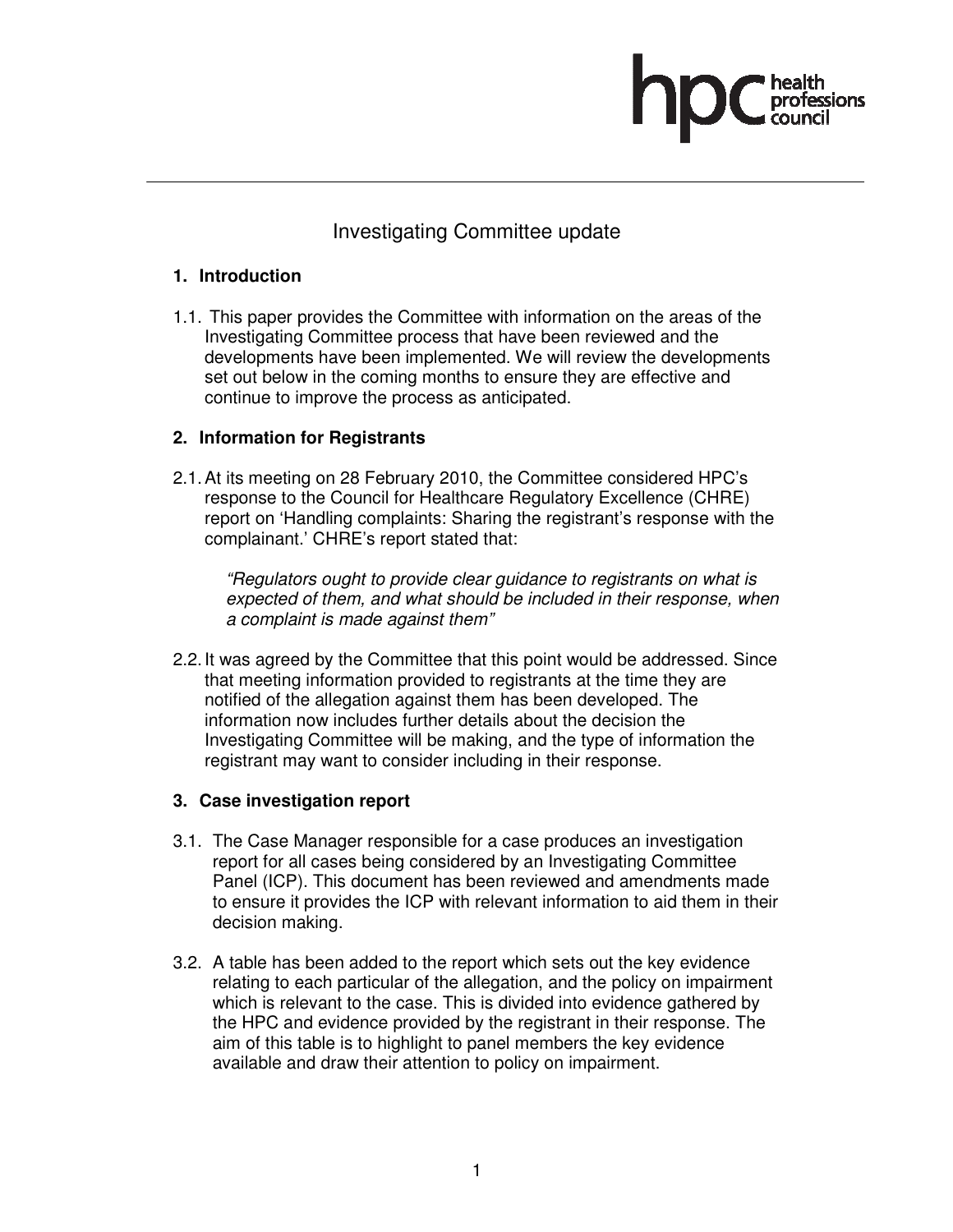3.3. Training has been provided to Case Managers in completing the new form and it has been in use since mid August 2010. Panel members have been introduced to the new document at the beginning of all ICPs since the beginning of September 2010. The cases in which this form has been used began to be considered by ICP's in late September 2010.

# **4. Investigating Committee record of decision**

- 4.1. The template used by panels to draft their decision has been revised and the following changes made:
	- **More detailed guidance has been added to remind the panel of the** test they should apply when making their decision;
	- The layout and structure of the form has been amended to make the decision clearer; and
	- More detailed examples have been included to ensure consistency.
- 4.2. The form has been in use by panels since September 2010 and a copy is attached to this paper.

### **5. Learning points**

- 5.1. The Fitness to Practise Department work plan 2010-11 set out that the use of leaning points at Investigating Committee stage would be explored as part of the alternative mechanisms to resolve complaints work that was to be undertaken.
- 5.2. A process has now been implemented to allow for this. Where appropriate, panels considering cases at Investigating Committee stage are now including learning points in their decision where they find there is no case to answer. This only applies in cases where there is a realistic prospect of proving the facts and statutory ground, but not impairment.
- 5.3. Clear guidance has been provided to panels setting out when it might be appropriate to include learning points in a decision and providing sample wording. The guidance includes the following points:
	- The panel should only include learning points in their decision where they are satisfied that:
		- a realistic prospect of proving the statutory ground (misconduct etc) exists; and
		- there are matters which need to be brought to the attention of the registrant but which fall short of establishing that the registrant's fitness to practise is impaired.
	- If the Panel is considering providing guidance on a range of issues then panel should reflect upon whether the need for such broad guidance suggests that their decision on impairment may be incorrect.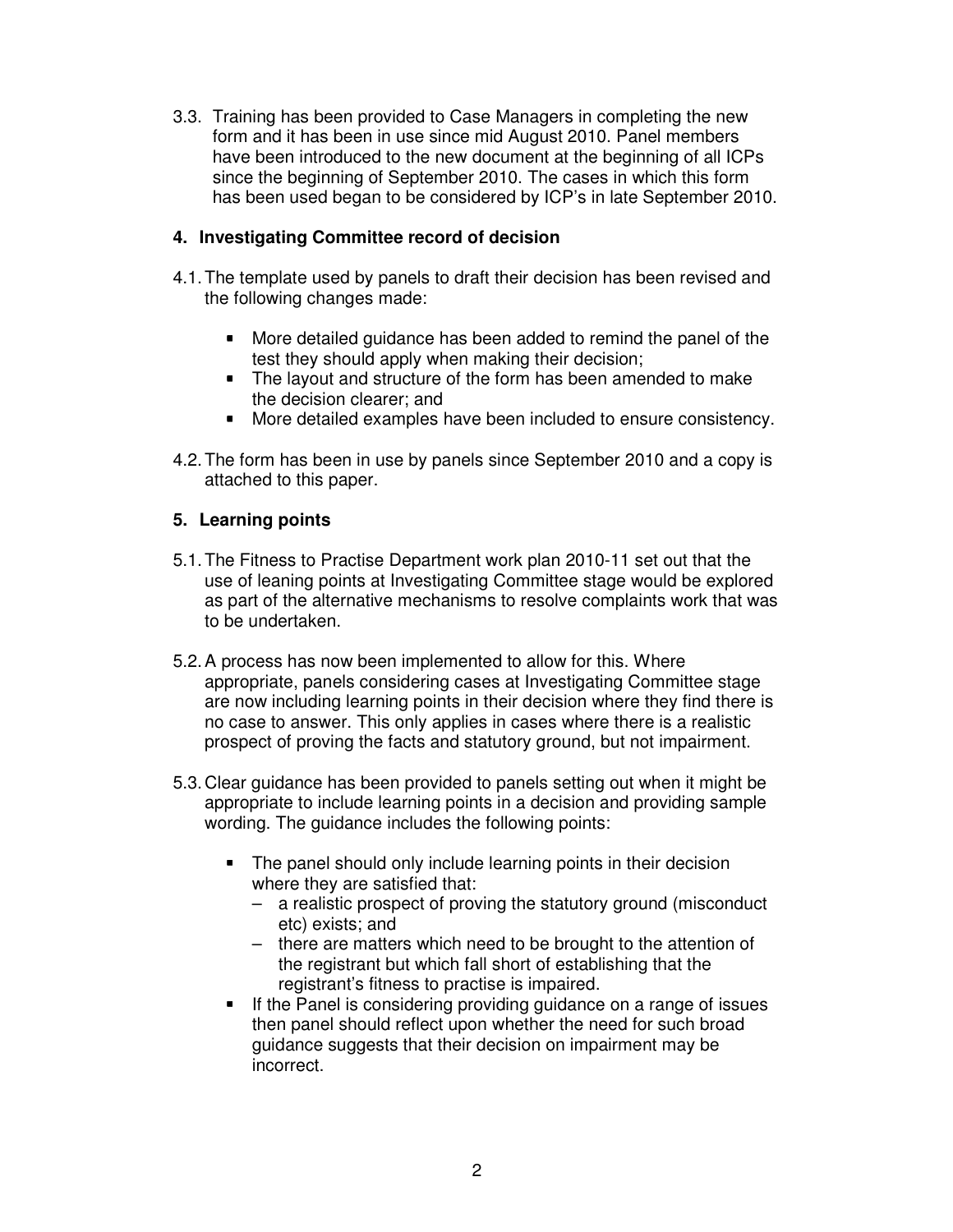- The comments made should be limited and must only be quidance. They cannot take the form of conditions of practice or any other mandatory requirement.
- 5.4. Training has been provided to all panel members involved in ICP's since the beginning of September 2010, and will continue to December 2010 to ensure that all panels members are familiar with the way in which learning points should be used. The training is being undertaken by the Director for Fitness to Practise, the Head of Case Management and the Investigations Manager.

### **6. Development of the Investigating Committee Panel (ICP) co-ordinator**

- 6.1. The way in which cases are considered at ICP means that Case Managers attend the meeting for the cases they are responsible for, and therefore a number of Case Managers attend the meeting over the course of the day. The role of ICP co-ordinator has been in place for a number of years and Case Managers take it in turns to act as the co-ordinator on ICP days. The co-ordinator is responsible for being the point of contact for the panel, compiling the case list and order in which they will be considered and ensuring the day runs smoothly.
- 6.2. From September 2010 we extended the scope of ICP co-ordinator role to include the presence of the ICP co-ordinator in the panel room for the duration of the meeting. This will provide support to their colleagues who are attending the meeting throughout the day and help to ensure consistency in the guidance provided to panels. Only those Case Managers who have passed their probation and are signed off as competent by a Lead Case Manager to undertake the role do so.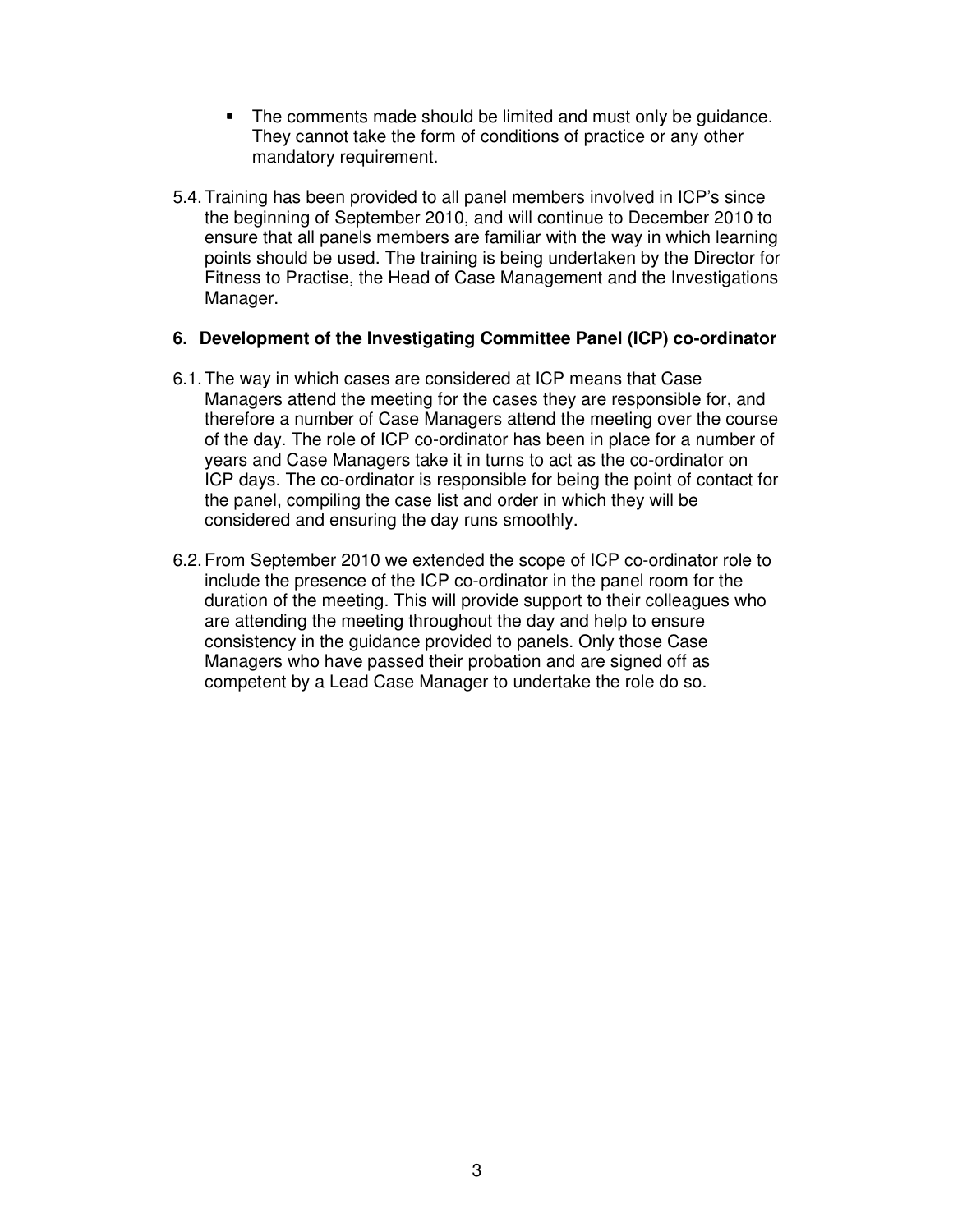

# **FITNESS TO PRACTISE Investigating Committee – Case Investigation Report**

### **Case details**

| ---------------- |     |
|------------------|-----|
| Case reference   | TTD |
| Case Manager     |     |

# **Registrant details**

| Name                       |  |
|----------------------------|--|
| <b>Registration number</b> |  |
| Profession                 |  |

# **Complainant details**

| Name     |  |
|----------|--|
| Category |  |

# **Allegation**

| <b>Ground of allegation</b> |  |
|-----------------------------|--|
| Allegation                  |  |
|                             |  |
|                             |  |
|                             |  |

# **Background / Investigation**

Brief summary of the investigation undertaken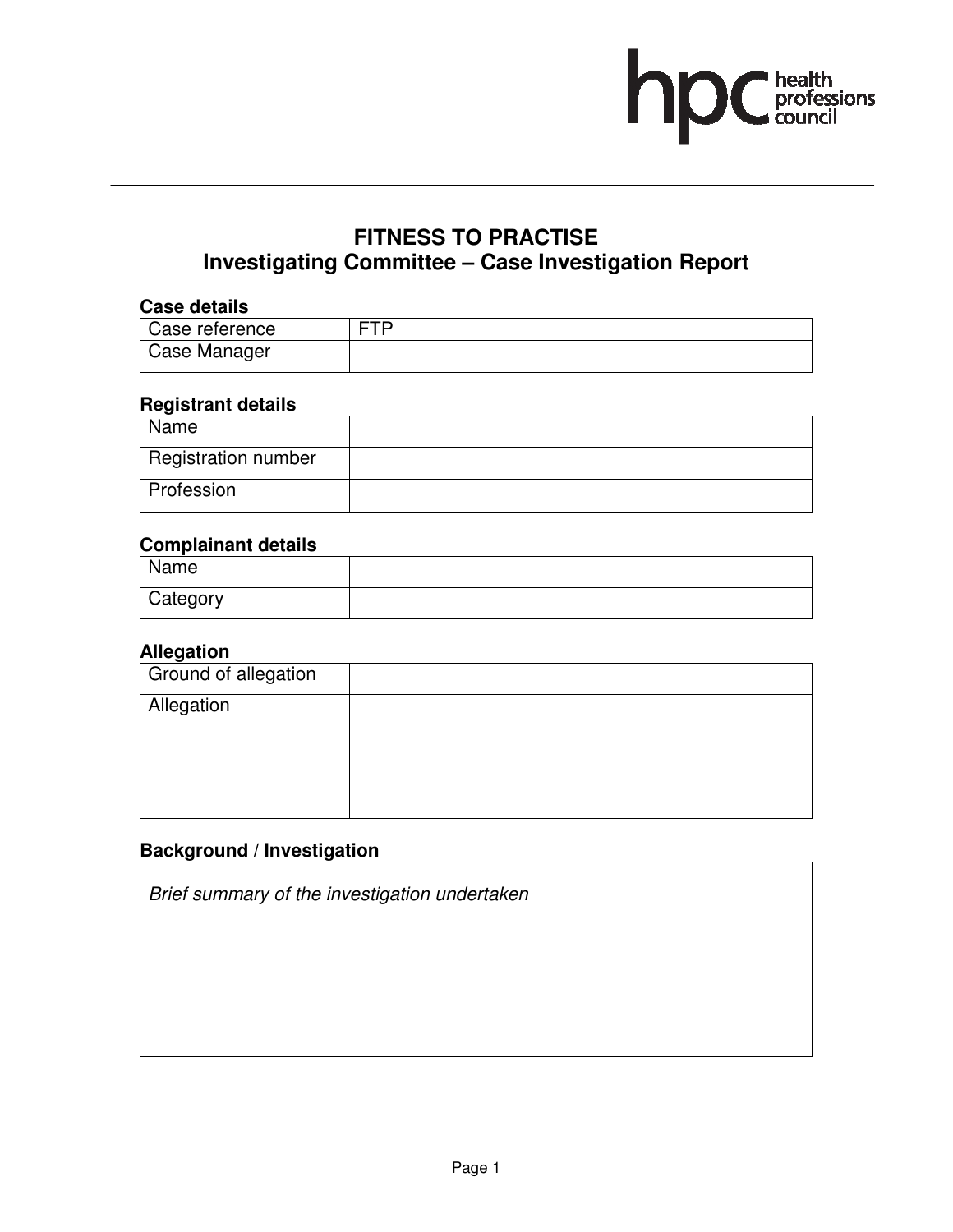| Documents and other materials (full copies attached) |                 |             |                       |
|------------------------------------------------------|-----------------|-------------|-----------------------|
|                                                      | <b>Material</b> | <b>Date</b> | Page<br><b>Number</b> |
| $\overline{1}$ .                                     |                 |             |                       |
| $\overline{2}$ .                                     |                 |             |                       |
| $\overline{3}$ .                                     |                 |             |                       |
| 4.                                                   |                 |             |                       |
| $\overline{5}$ .                                     |                 |             |                       |
| $\overline{6}$ .                                     |                 |             |                       |
| $\overline{7}$ .                                     |                 |             |                       |
| 8.                                                   |                 |             |                       |
| $\overline{9}$ .                                     |                 |             |                       |
| 10.                                                  |                 |             |                       |
| $\overline{11}$ .                                    |                 |             |                       |
| 12.                                                  |                 |             |                       |
| 13.                                                  |                 |             |                       |
| $\overline{14}$ .                                    |                 |             |                       |
| 15.                                                  |                 |             |                       |
| 16.                                                  |                 |             |                       |
| $\overline{17}$ .                                    |                 |             |                       |
| 18.                                                  |                 |             |                       |
| 19.                                                  |                 |             |                       |
| 20.                                                  |                 |             |                       |

(Page numbers refer to the numbers at the bottom centre of the page)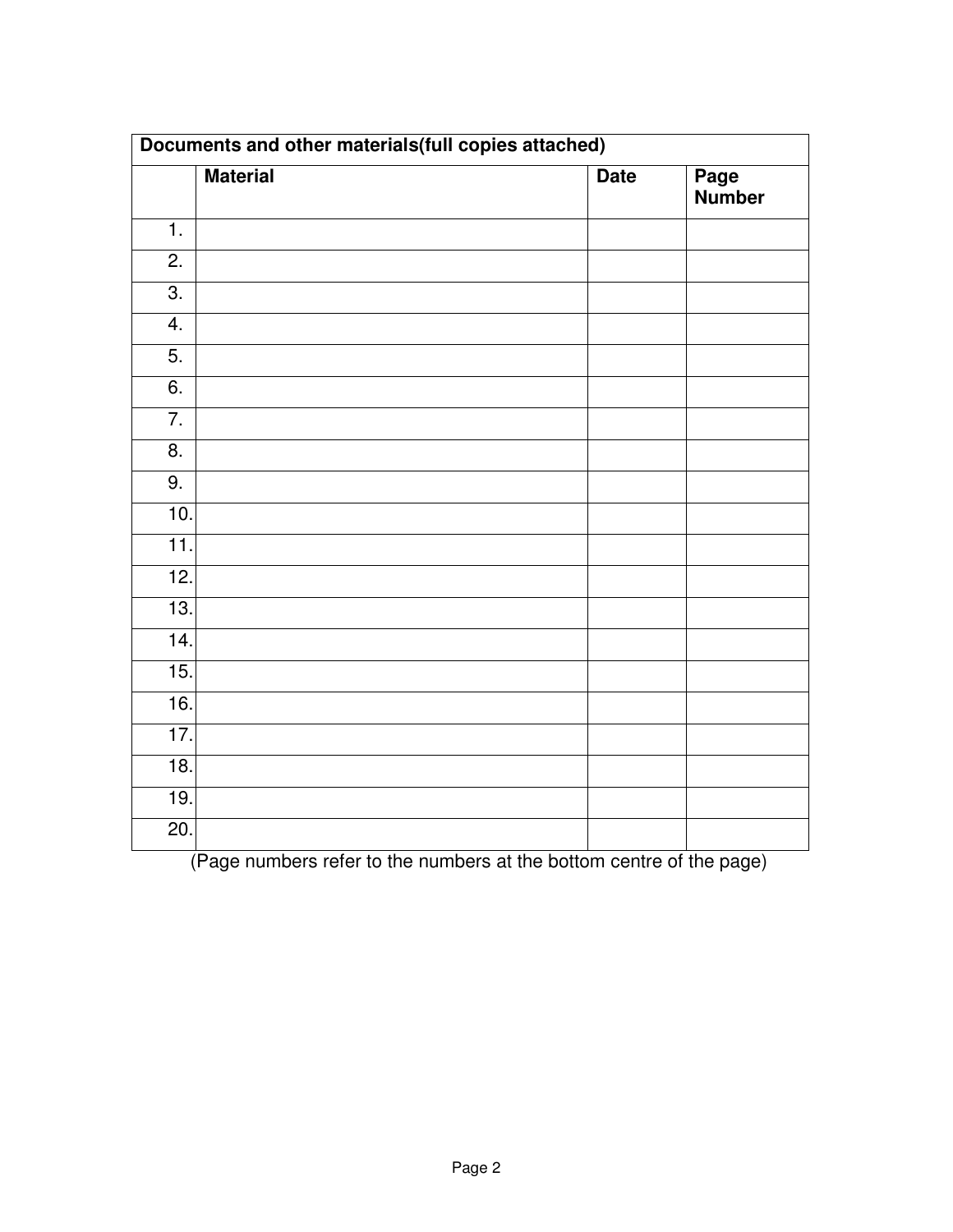# **Summary of documents and materials relevant to the allegation**

The table below highlights the documents that relate to the particulars of the allegation. This is not exhaustive but highlights the key information within the material available.

| <b>Allegation particular</b> | <b>Relevant</b><br>Page<br>documents/Comments -<br>number |  | <b>Relevant documents/Comments -</b><br><b>Contained in the Registrant's</b> | Page<br>number |
|------------------------------|-----------------------------------------------------------|--|------------------------------------------------------------------------------|----------------|
|                              | <b>Contained in the evidence</b><br>gathered by HPC       |  | response to the HPC's allegation                                             |                |
| <b>Facts</b>                 |                                                           |  |                                                                              |                |
| 1.                           | [Where are the facts found,                               |  | [Admitted                                                                    |                |
| [Insert Facts]               | what do the documents say]                                |  | In dispute                                                                   |                |
|                              |                                                           |  | No comment                                                                   |                |
|                              |                                                           |  | Where does the registrant<br>admit/rebut the facts]                          |                |
| 2.                           | [Where are the facts found,                               |  | [Admitted                                                                    |                |
|                              | what do the documents say]                                |  | In dispute                                                                   |                |
|                              |                                                           |  | No comment                                                                   |                |
|                              |                                                           |  | Where does the registrant<br>admit/rebut the facts]                          |                |
| 3.                           | [Where are the facts found,<br>what do the documents say] |  | [Admitted                                                                    |                |
|                              |                                                           |  | In dispute                                                                   |                |
|                              |                                                           |  | No comment                                                                   |                |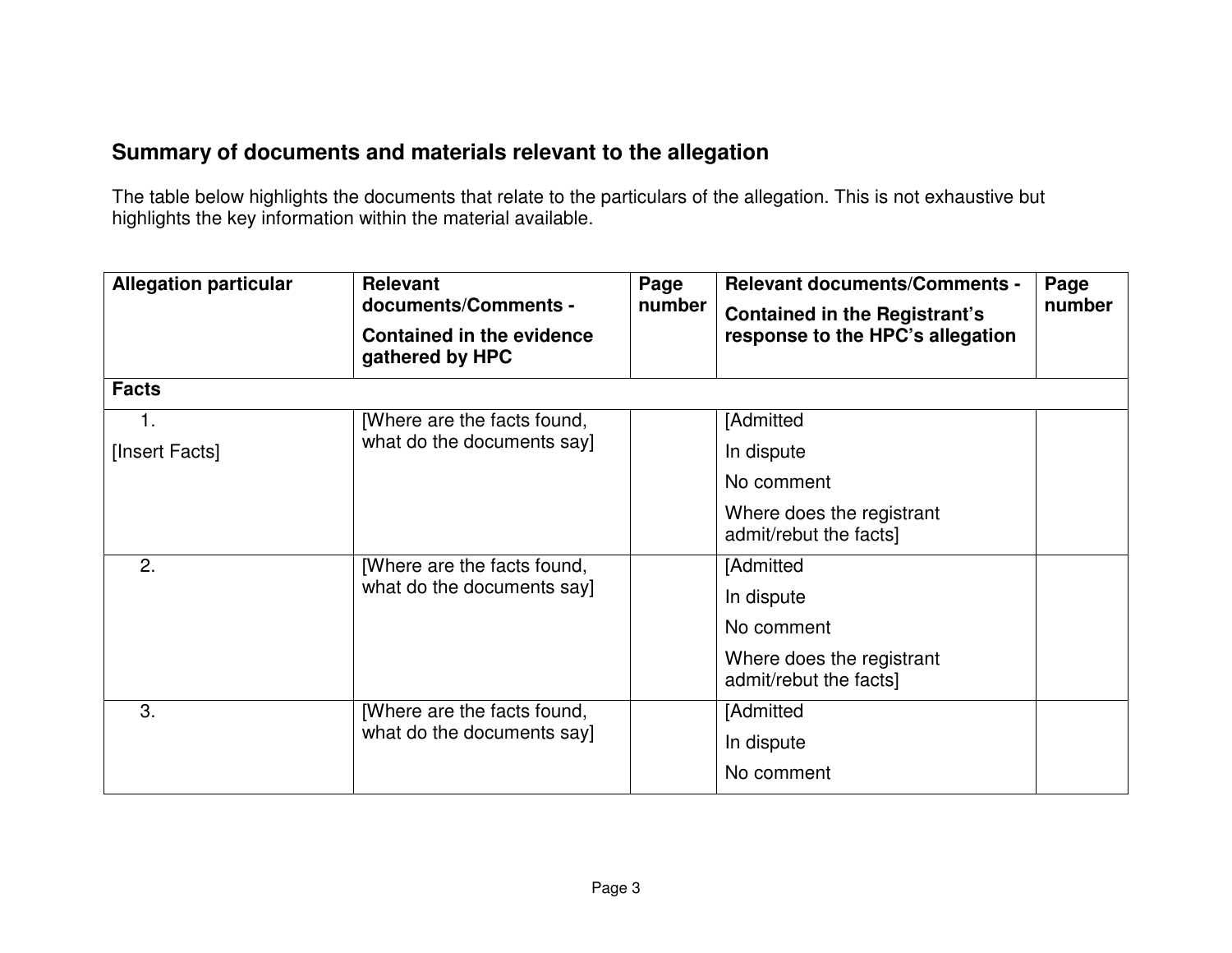| <b>Allegation particular</b> | <b>Relevant</b><br>documents/Comments -<br><b>Contained in the evidence</b><br>gathered by HPC                | Page<br>number | <b>Relevant documents/Comments -</b><br><b>Contained in the Registrant's</b><br>response to the HPC's allegation | Page<br>number |
|------------------------------|---------------------------------------------------------------------------------------------------------------|----------------|------------------------------------------------------------------------------------------------------------------|----------------|
|                              |                                                                                                               |                | Where does the registrant<br>admit/rebut the facts]                                                              |                |
| <b>Statutory Ground</b>      |                                                                                                               |                |                                                                                                                  |                |
| [Insert Statutory Ground]    | [What evidence goes to the<br>ground of allegation. Only<br>required if there is particular<br>evidence]      |                | [Where does the registrant]<br>admit/rebut. Only required if there is<br>particular evidence]                    |                |
|                              |                                                                                                               |                |                                                                                                                  |                |
| Impairment                   |                                                                                                               |                |                                                                                                                  |                |
|                              | [Apply HPC policy on impairment to the allegation, referring to the Case<br><b>Investigation Report FOG 1</b> |                |                                                                                                                  |                |

(Page numbers refer to the numbers at the bottom centre of the page)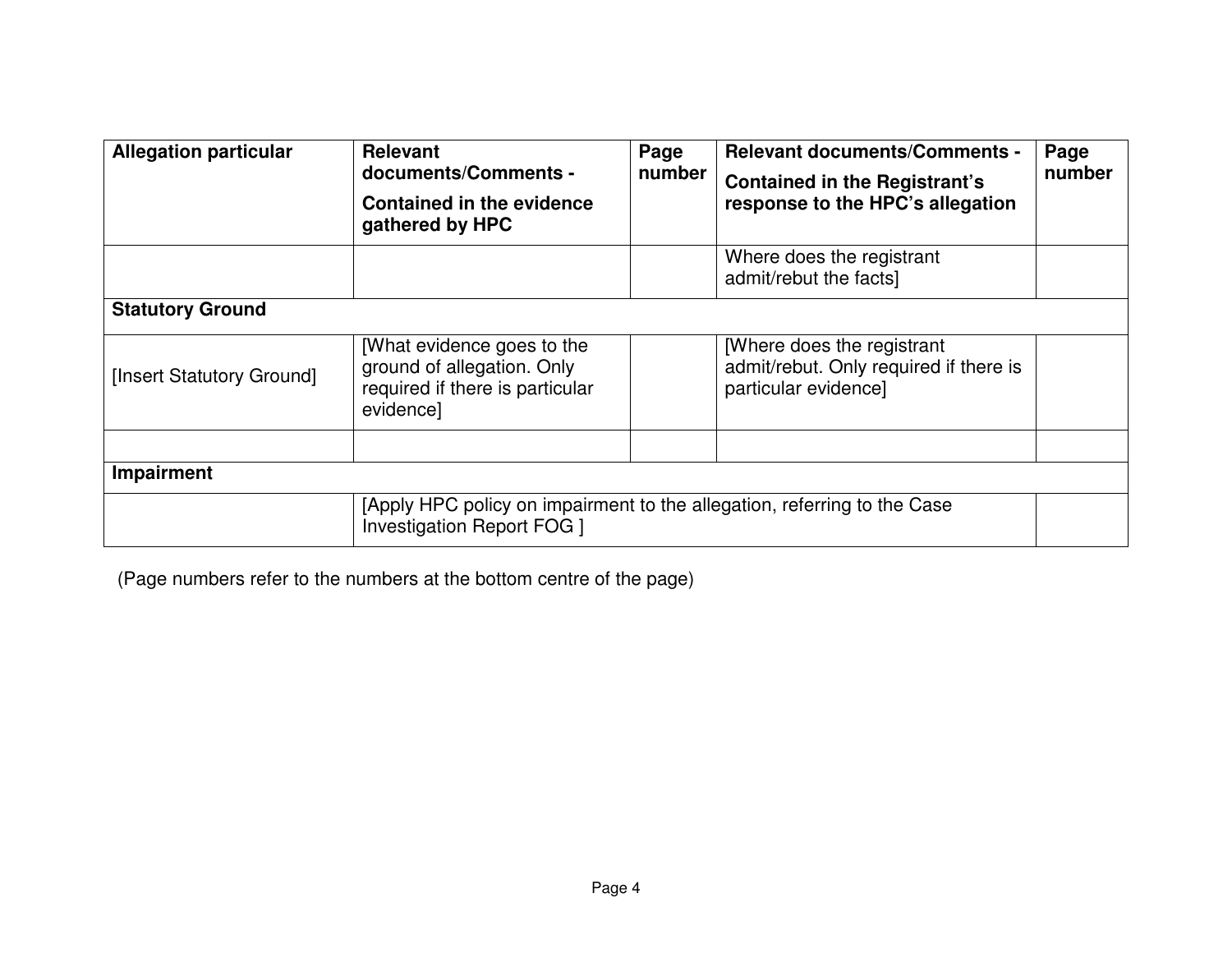# **Findings**

In making this report I confirm that, in accordance with Rule 4(3)(b) of the Health Professions Council (Investigating Committee) Procedure Rules 2003 the Registrant has been given the opportunity to comment upon the documents and other materials referred to above, other than those which were provided by the Registrant or the Registrant's representative.

**Case Manager:** 

**Date:**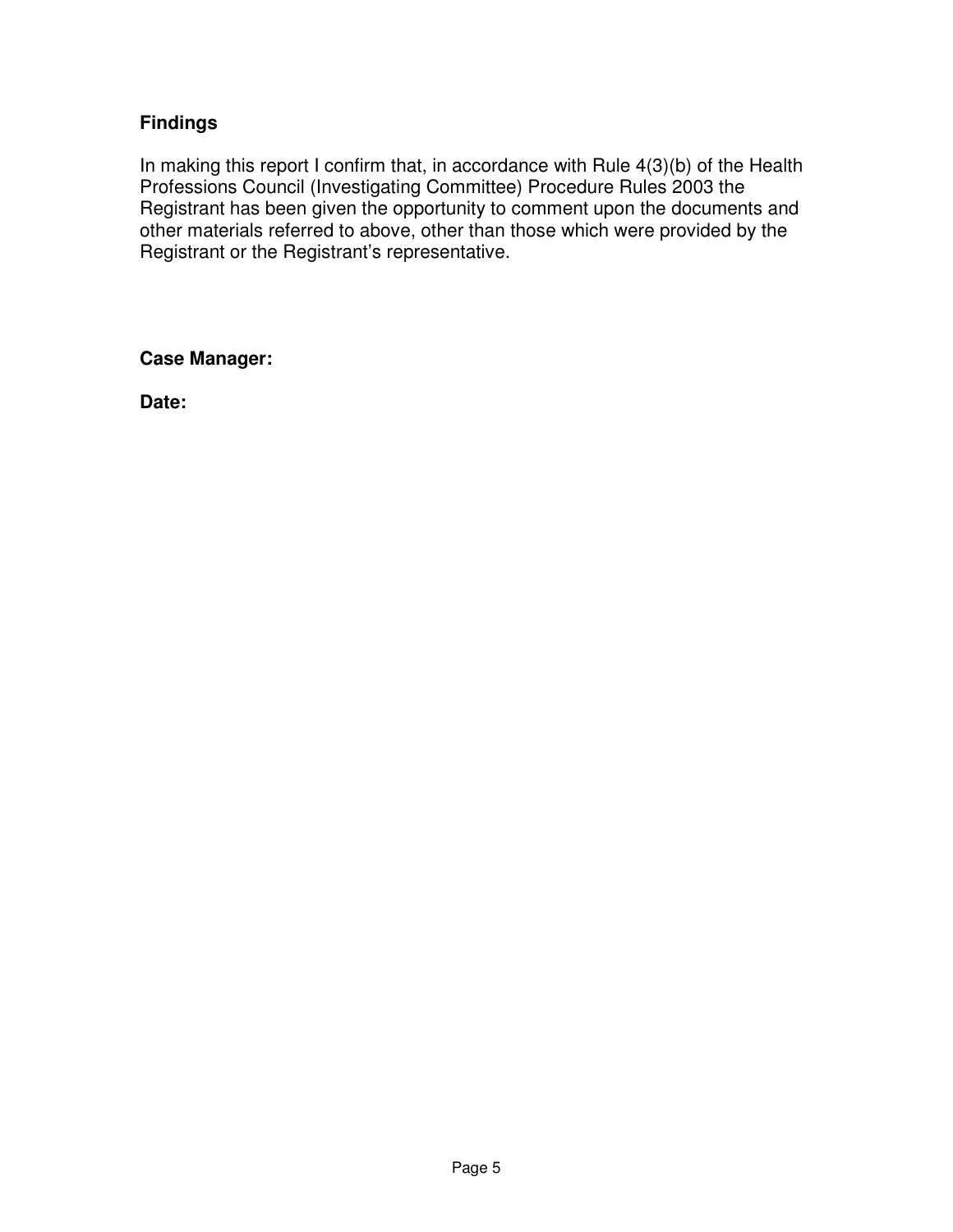

# **The Investigating Committee Stage Information for Registrants**

# **Introduction**

This document sets out further information about how panels of the Investigating Committee consider fitness to practise cases. It also provides information about what you might want to consider including in any response you may make to the allegation that has been made against you.

You may find it helpful to refer to the brochure 'What happens if a concern is raised about me?'. You can also contact the Case Manager responsible for dealing with your case. You can find their details at the bottom of the letters that have been sent to you.

# **Investigation**

The Case Manager responsible for this case has investigated the matter and gathered relevant information. All the information has now been sent to you and the allegation has been set out in the enclosed letter.

# **Allegation**

The allegation is made up of three elements, which Panels are required to consider in turn. They are:

- 1. the **facts** of the allegation which set out what is alleged to have happened;
- 2. the **ground** on which the allegation is based, which will be one or more of the following:
	- lack of competence;
	- misconduct;
	- conviction or caution;
	- physical or mental health;
	- a determination by another regulator; or
	- a barring decision.
- 3. in consequence, whether the your **fitness to practise is impaired**.

# **Impairment**

The test of impairment is expressed in the present tense; that fitness to practice "is impaired", not was impaired at the time of the incident. A Panel will consider:

– the events that are alleged to have taken place;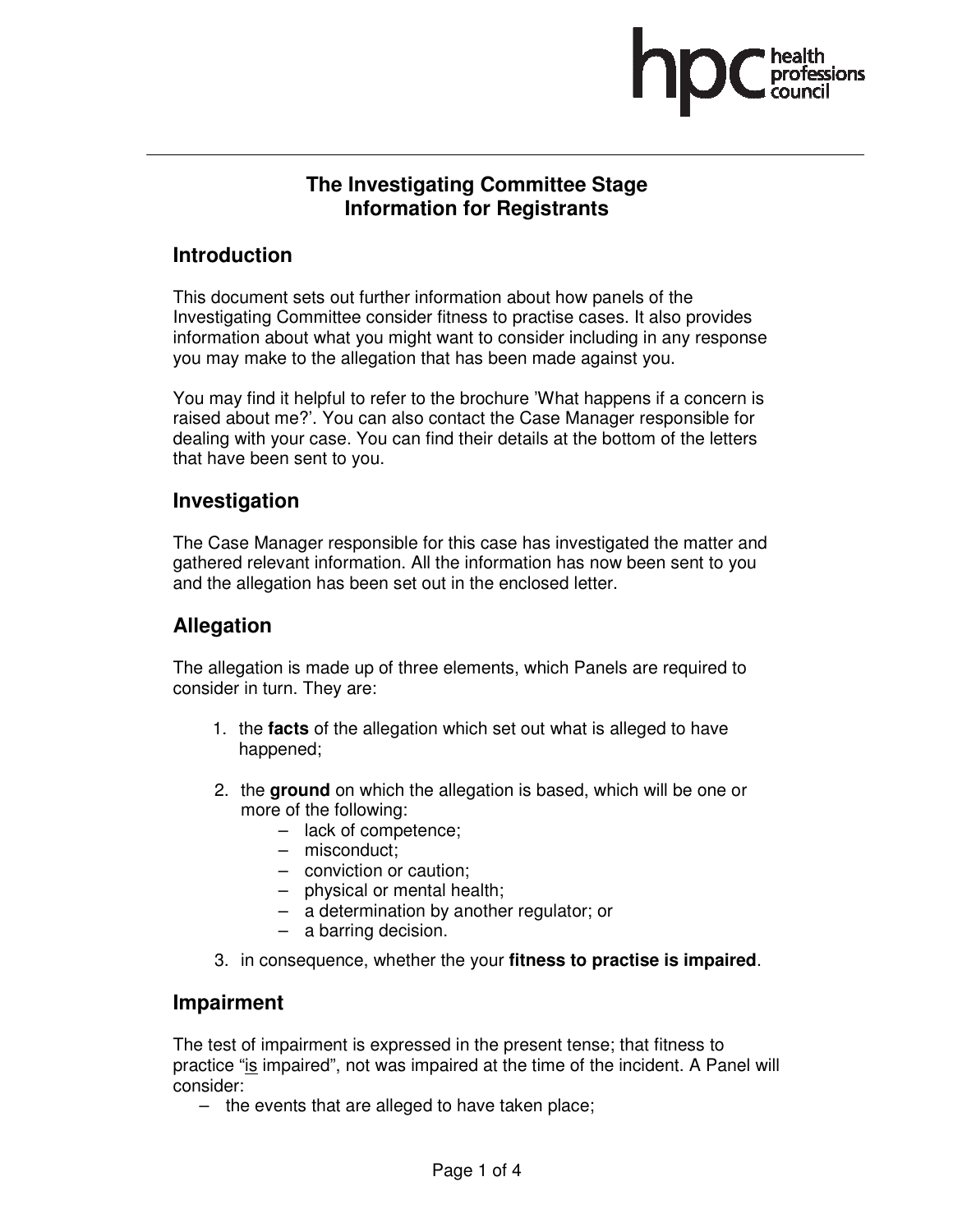- your present circumstances including what you have done since the incident; and
- your future safe and effective practice.

Although the Panel's task is not to punish you, it does need to take account of past acts or omissions in determining whether your present fitness to practice is impaired.

More information about what impairment means and what factors panels will take into account is set out in the brochure 'What happens if a concern is raised about me?'.

# **Your response**

You have 28 days to respond to the allegation that has been made against you if you wish. Should you require additional time to respond, you should contact your Case Manager to discuss this. When we have received your response, we may need to ask the complainant to clarify particular points raised by you.

You may wish to seek advice from your union, professional body or a legal representative before responding to the allegation.

Although we cannot advise you on what you should include in your response or what information you should provide, below are some points you may wish to consider.

- You will notice that each particular of the allegation is numbered. It can be helpful to the panel if you address each particular in turn, and clearly reference your response as you address each point.
- When responding to the factual elements of the allegation, you may want to provide information such as:
	- your version of events;
	- why the incident happened;
	- what you dispute; or
	- what you agree happened.
- When responding to the ground of allegation (eg lack of competence, misconduct etc) you may want to explain why you agree or do not agree that the facts set out amount to that ground.
- As well as addressing the facts and ground of the allegation, you might want to think about providing your comments on whether your fitness to practise is impaired. Information about impairment and what factors panels take into account when considering impairment are set out above and in the brochure, 'What happens if a concern is raised about me?'.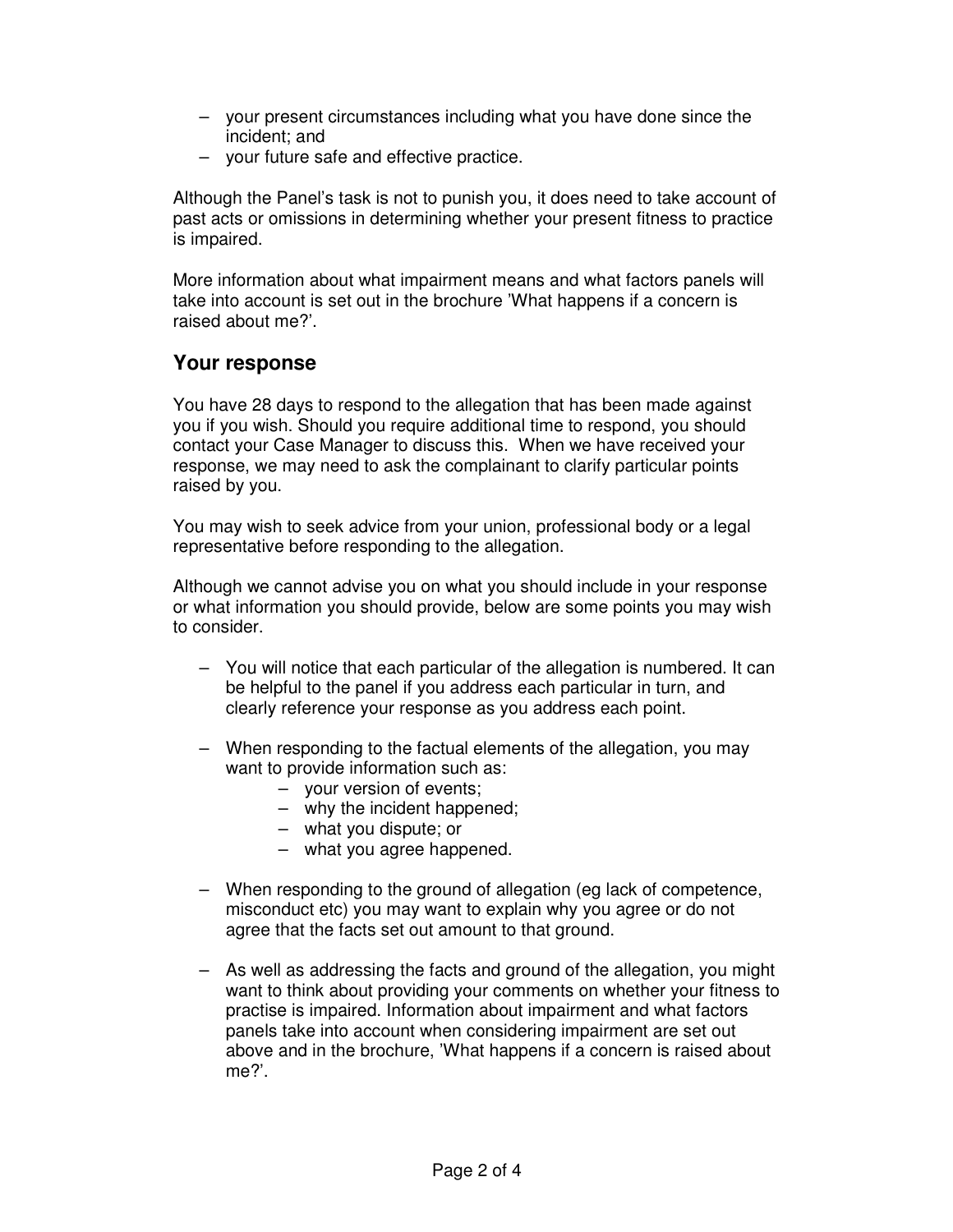- You may have information about steps you have taken since the alleged incident which demonstrates your insight into the concerns raised. For example, attending a training course or adjustments you have made to the way you practise.
- You may wish to provide references to support your response. If you do so, more weight can be attached to this by the panel if the referee makes clear that they are aware of the allegation at the time the reference was written.
- If you are able to support any points you raise with documents you should provide copies with your response.

# **Outcomes**

A copy of the Investigating Committee Panel's decision will be provided to both you and the complainant. The possible outcomes are:

- **Further information requested** the panel can ask for more information or clarification before making its decision. We can demand information is provided from any sources, except from you.
- **Case to answer** the case is referred to either the Conduct and Competence Committee or the Health Committee for a full hearing.

We will instruct solicitors at this stage who will prepare the case for a final hearing. There is no right of appeal at this stage. Further information will be sent to you if the case is referred for a hearing.

• **No case to answer** – the case is closed.

The matter is kept on record for three years from the date the complaint is received, and can be taken into account if we receive a further complaint of a similar nature within that time.

# **Further information**

A number of documents are available from HPC's website (www.hpcuk.org/complaints) including:

- "What happens if a concern is raised about me?" brochure
- "Managing your fitness to practise" brochure
- Documents called practice notes explaining various elements of the fitness to practise process
- Fitness to practise what does it mean?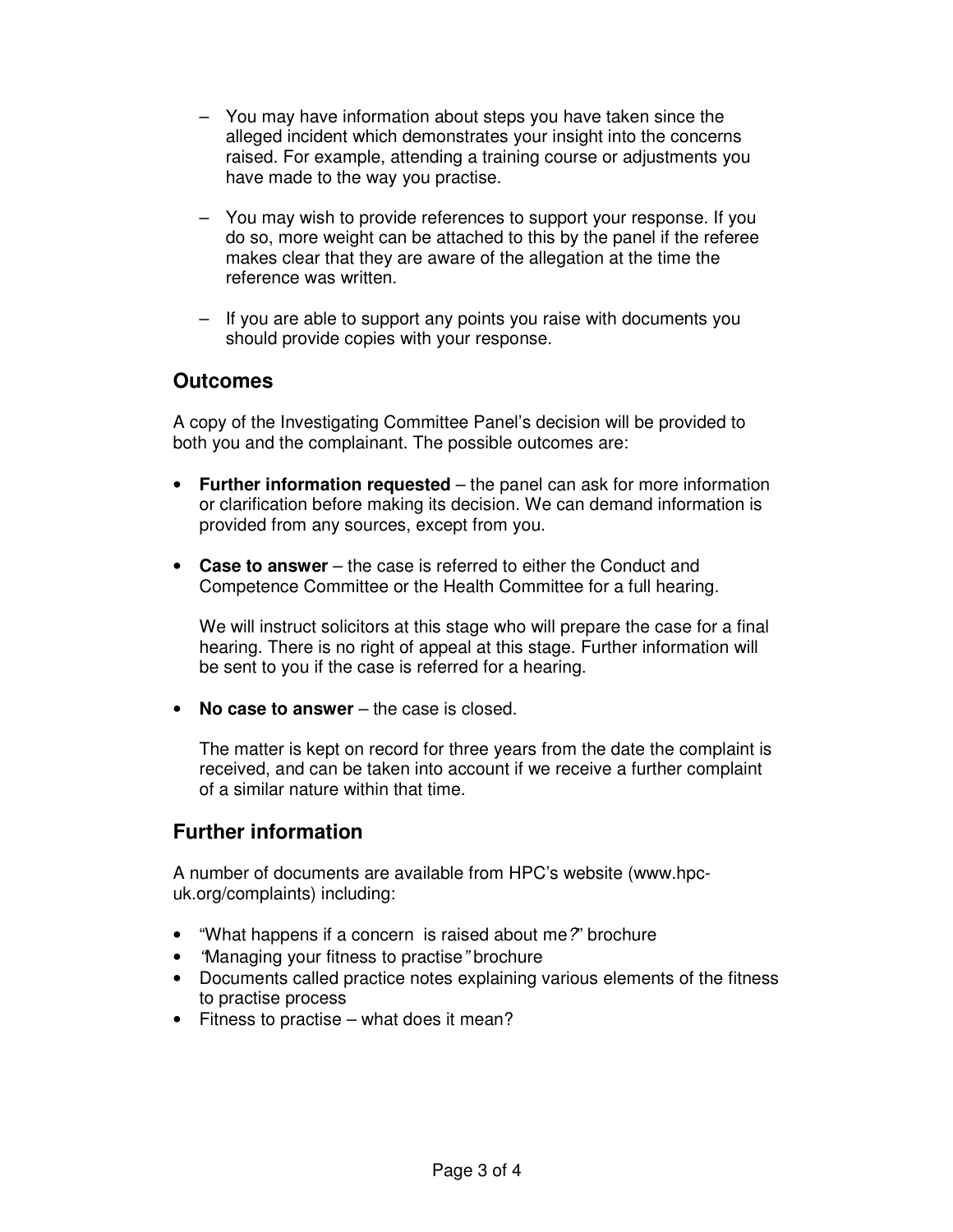# **Flow diagram investigations process**

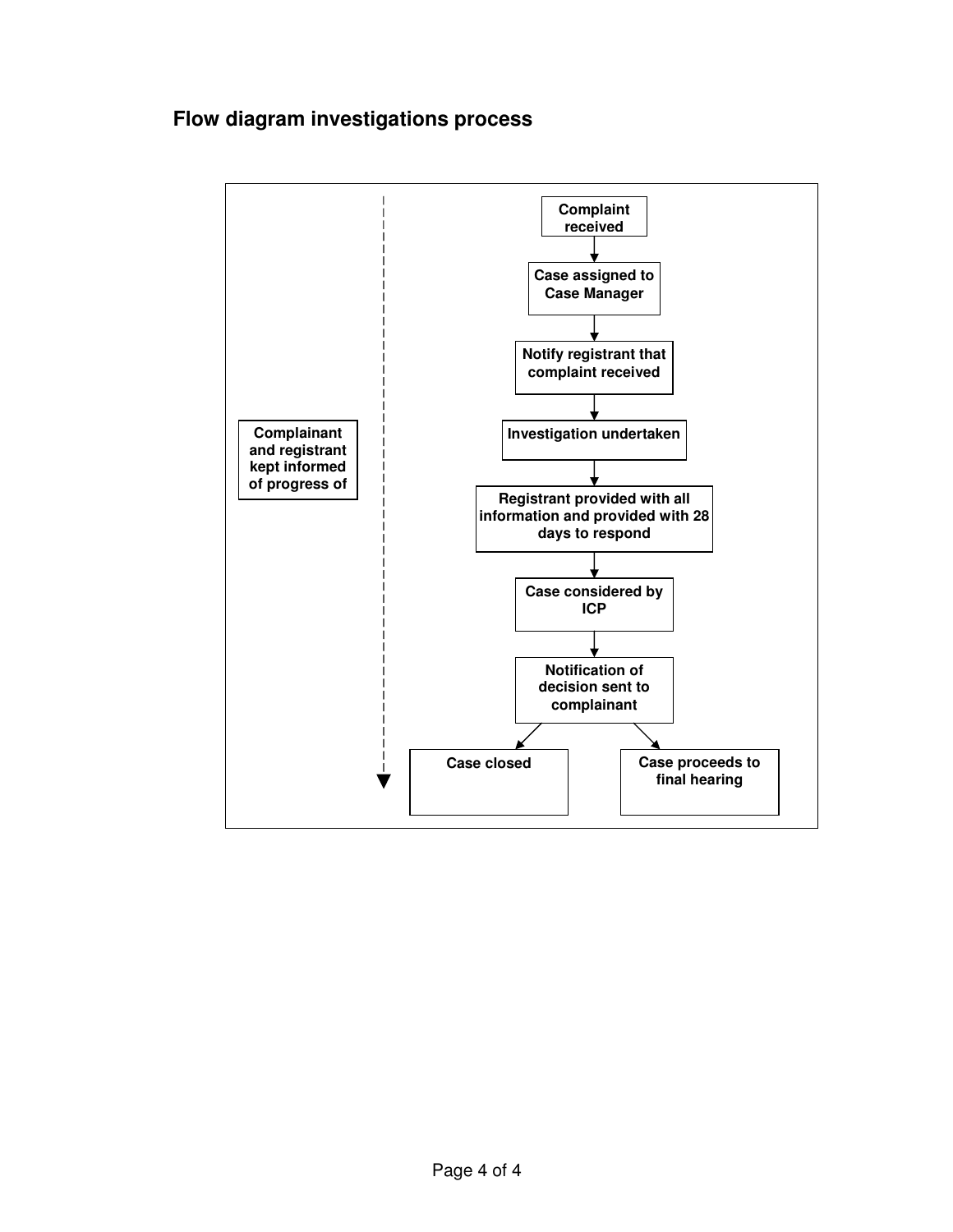

# **INVESTIGATING COMMITTEE NOTICE OF DECISION**

| Panel chair:               |  |
|----------------------------|--|
| <b>Registrant partner:</b> |  |
| Lay partner:               |  |
| Date:                      |  |
| <b>Case Manager:</b>       |  |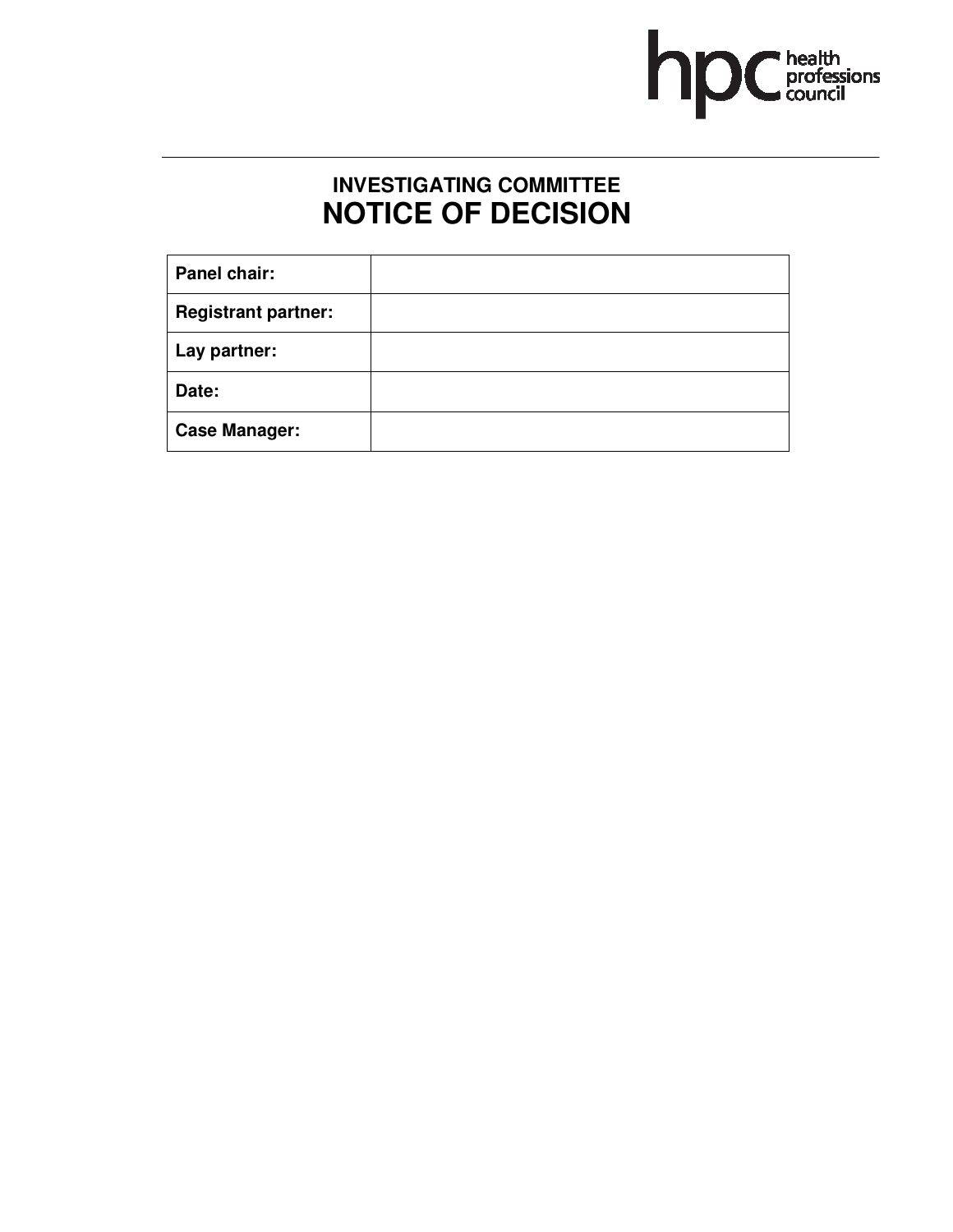

# **INVESTIGATING COMMITTEE NOTICE OF DECISION**

| <b>Case No.:</b>         |  |
|--------------------------|--|
| <b>Registrant:</b>       |  |
| <b>Registration No.:</b> |  |
| Date:                    |  |

# **Allegation**

On [date] the Investigating Committee considered whether the Registrant has a case to answer in respect of following allegation(s):

1. a. b. 2. a.

b.

- 3. ...... constitute [statutory ground];
- 4. By reason of that *statutory ground*, your fitness to practice is impaired.

### **Decision**

# **IF CASE TO ANSWER:**

The decision of the Committee is that there is a case to answer in respect of  $\beta$  [paragraphs X, Y and Z of] the allegation(s) [as amended below]. Accordingly, the [amended] allegation(s) will now be referred to the Conduct and Competence/Health Committee.

# **[IF NECESSARY, SET OUT ANY AMENDED ALLEGATION(S)]**

# **Reasons**

The reasons for the Committee's decision are as follows:

[SET OUT REASONS FOR THE DECISION, ADDRESSING FINDINGS ON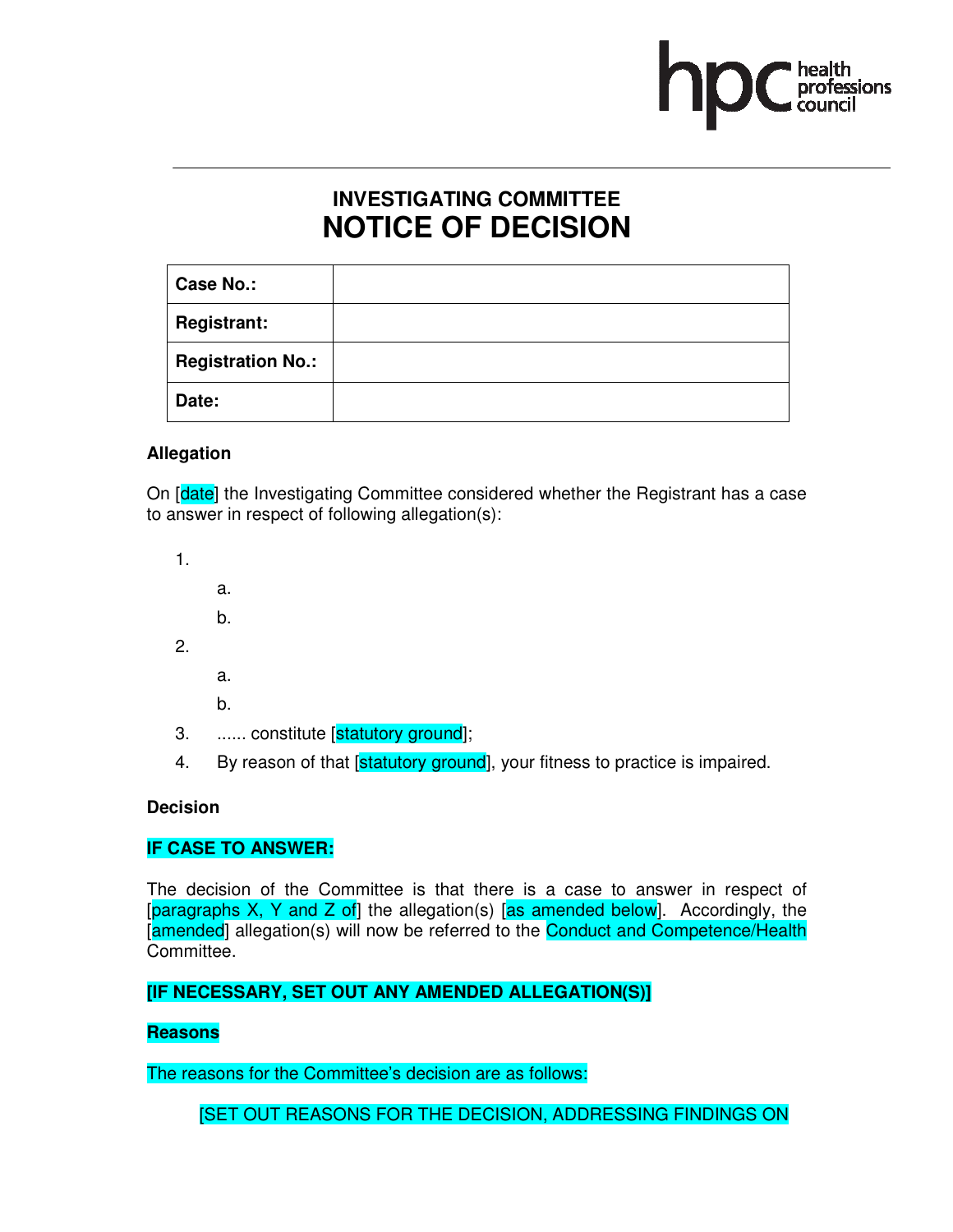1. FACTS; 2. STATUTORY GROUND; AND 3. IMPAIRMENT.]

For example:

The facts set out in paragraphs 1(a) to (d) are admitted by the registrant. In relation to 1(e) and (f), there are conflicting versions of events but the evidence put forward by the HPC, [e.g. in the form of patient report form dated X/ witness statement of Mr X] is credible and is sufficient for it to have a realistic prospect of proving those facts.

The Panel is satisfied that the facts alleged are sufficient to provide a realistic prospect that the HPC will be able to prove [INSERT STATUTORY GROUND].

Taking account of the allegation as a whole, there is a realistic prospect of establishing that the registrant's fitness to practise is impaired.

# **IF NO CASE TO ANSWER**:

The decision of the Committee is that there is no case to answer. Accordingly, no further action will be taken by the HPC in respect of the allegation(s).

#### **Reasons**

The reasons for the Committee's decision are as follows:

[SET OUT REASONS FOR THE DECISION, ADDRESSING FINDINGS ON

1. FACTS; 2. STATUTORY GROUND; AND 3. IMPAIRMENT.]

For example:

Whilst there is evidence to support the facts set out in paragraphs 1-3, the Panel considers that the facts alleged are insufficient to establish a realistic prospect that the HPC will be able to prove **[INSERT STATUTORY GROUND]** or that the registrant's fitness to practise is impaired.

The alleged events of the kind which often occur when a [profession] undertakes [procedure X].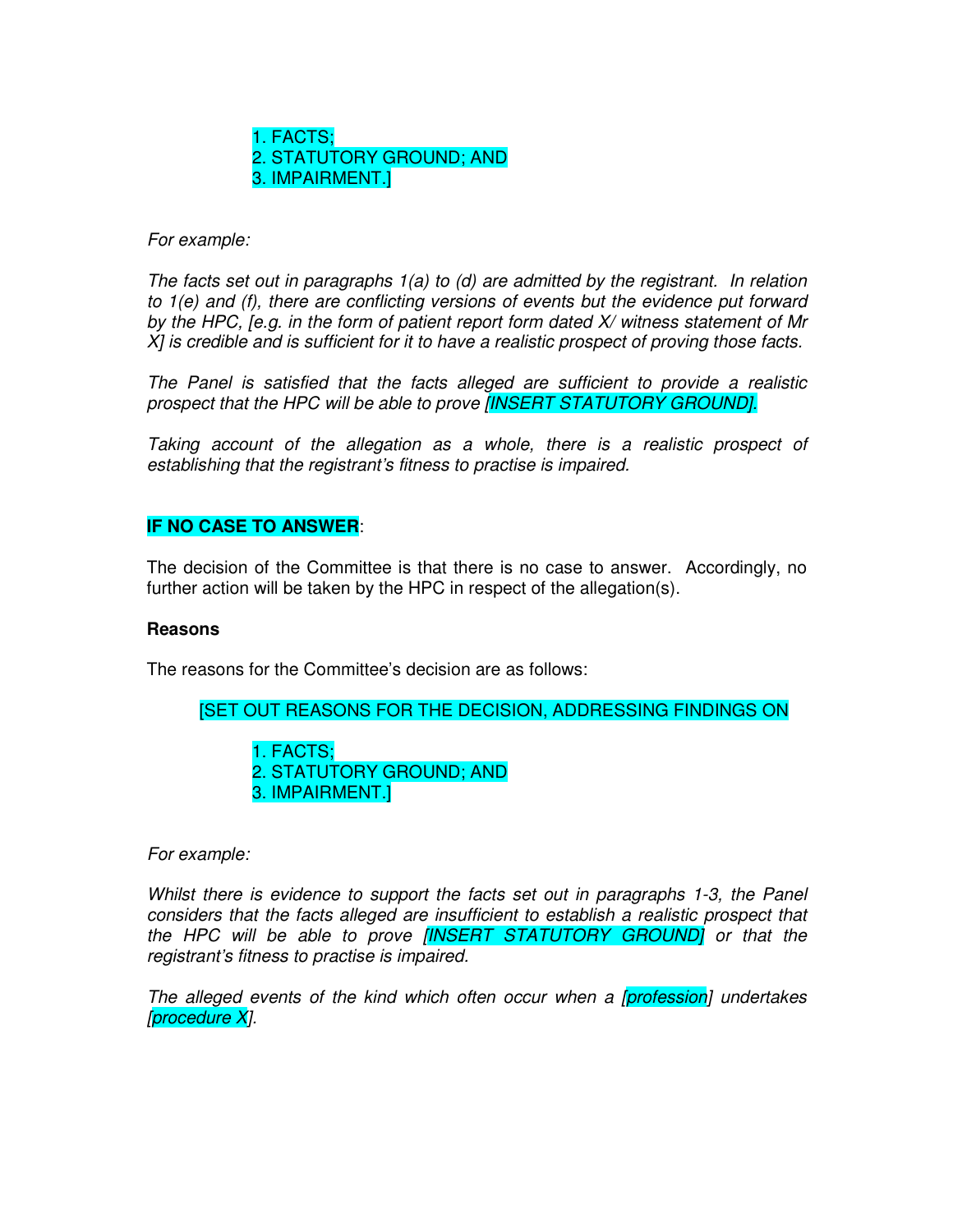# **[IF THE DECISION IS THAT THERE IS NO CASE TO ANSWER BUT LEARNING POINTS ARE APPROPRIATE, SET THEM OUT BELOW:]**

For example:

Although the Committee has determined that there is no case to answer, it [is concerned that the Registrant's explanation to the complainant of the potential side effects of Procedure X may not have been sufficiently comprehensive and draws the Registrant's attention to the importance of communicating clearly with patients where there is a risk of side effects of the kind identified in this case].

On this occasion the Committee was satisfied that there is insufficient evidence to establish that the Registrant's fitness to practise is impaired. However, the Committee reminds the Registrant of the need to communicate clearly with patients, particularly when discussing treatment options and their consequences.

# **[3 YEAR RULE - ONLY INCLUDE IF THERE IS NO CASE TO ANSWER]**

In accordance with Rule 4(6) and (7) of the Health Professions Council (Investigating Committee) (Procedure) Rules 2003, the Registrant is given notice that, if within three years of the date of the present allegation(s) another allegation is made against the Registrant, the Committee may take account of the allegation(s) set out in this Notice in considering that subsequent allegation.]

Signed: \_\_\_\_\_\_\_\_\_\_\_\_\_\_\_\_\_\_\_\_\_\_\_\_\_\_\_\_\_\_\_\_\_\_\_\_\_\_\_\_\_\_\_\_\_\_ Panel Chair

Date**:** \_\_\_\_\_\_\_\_\_\_\_\_\_\_\_\_\_\_\_\_\_\_\_\_\_\_\_\_\_\_\_\_\_\_\_\_\_\_\_\_\_\_\_\_\_\_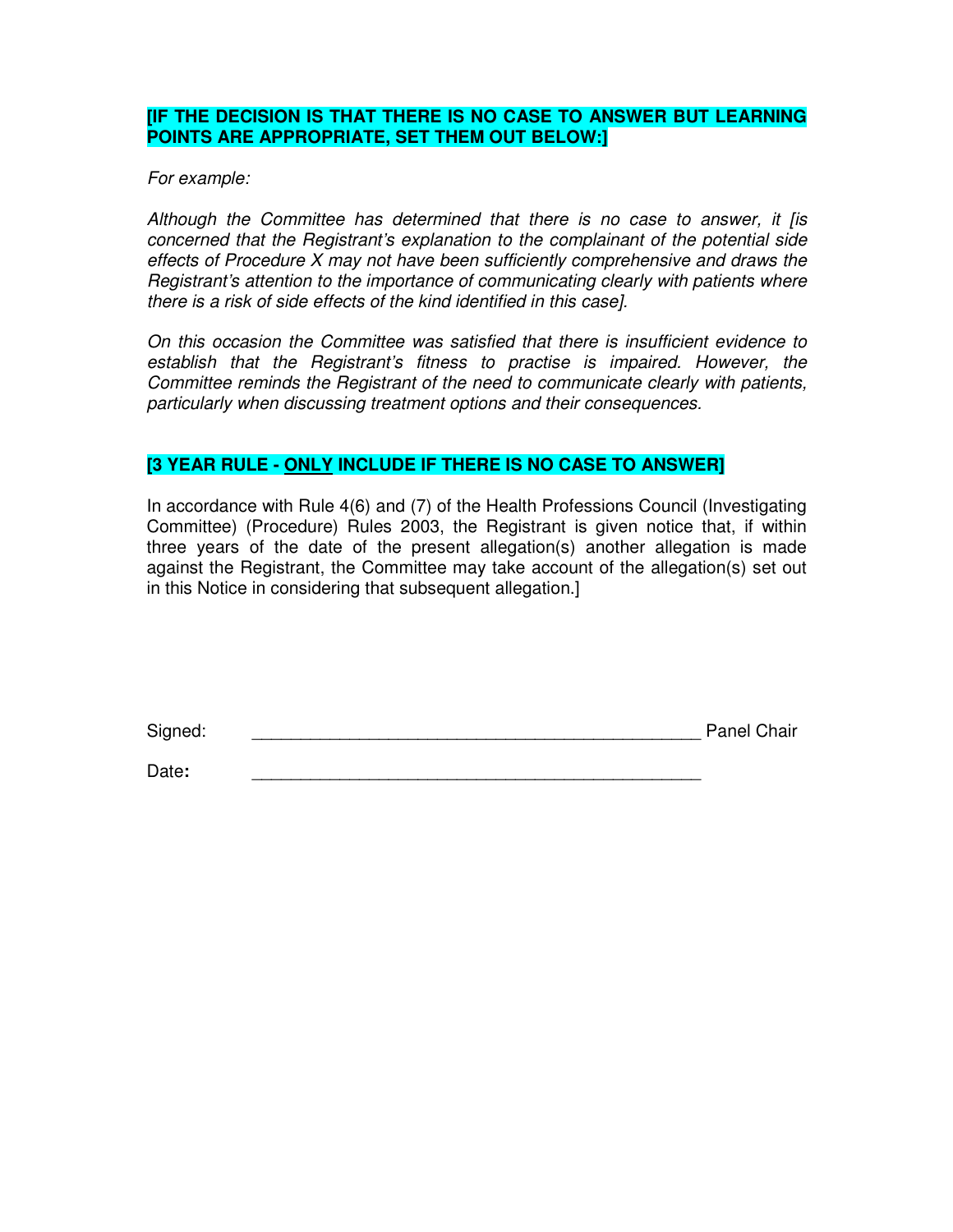# **GUIDANCE FOR PANELS**

Article 26(2) of the Health Professions Order 2001 requires the Panel to determine whether there is a "case to answer" that the registrant's fitness to practise is impaired. That decision must be made on the evidence and the test to be applied is whether there is a "realistic prospect" that HPC will be able to establish that the registrant's fitness to practise is impaired.

That test does not call for substantial inquiry. The Panel may assess the overall weight of the evidence but should not seek to resolve conflicts in that evidence or make findings of fact. The Panel also needs to take account of the wider public interest, including protection of the public and public confidence in the profession concerned and the regulatory process.

The Panel only needs to be satisfied that there is a realistic or genuine possibility (as opposed to remote or fanciful one) that the HPC, which has the burden of proof, will be able to prove:

- 1. the facts alleged;
- 2. that those facts amount to the statutory ground (e.g. misconduct); and
- 3. that, in consequence, the Registrant's fitness to practise is impaired.

The Panel should only determine that there is a case to answer if they are satisfied that the HPC's case, when considered as a whole, provides a realistic prospect of establishing that fitness to practise is impaired.

### **The facts alleged**

The Panel needs to consider whether there is sufficient evidence to provide a realistic prospect of proving each element of the facts alleged.

If the evidence is insufficient in respect of any element, the Panel must consider whether that element should be (1) amended or (2) deleted. If the Panel amends or deletes any element of the facts, it also needs to consider the whether the allegation in its revised form is sufficient to constitute the basis of an allegation that fitness to practise is impaired.

If an amendment has the effect of alleging a matter which was not previously put to the registrant, the Panel must adjourn the case, in order for the registrant to be provided with an opportunity to respond to that revised allegation.

#### **Statutory Ground**

The Panel needs to consider whether the facts alleged (subject to any amendments which the Panel has made) are sufficient to provide a realistic prospect that HPC will be able to prove the statutory ground of the allegation. Typically, specific submissions will not be provided on this point and it is therefore an inference which the Panel may draw from the factual evidence.